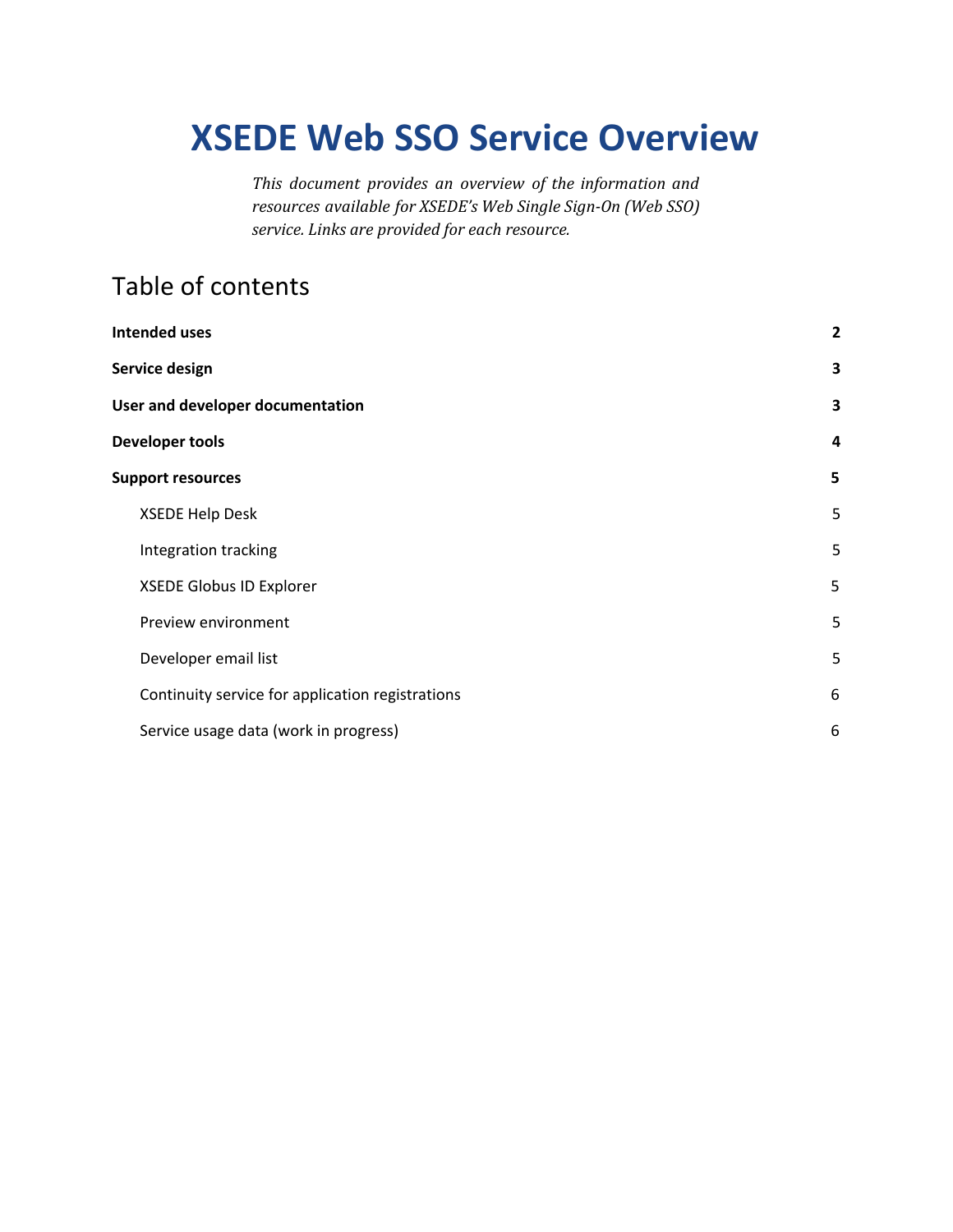# <span id="page-1-0"></span>Intended uses

XSEDE's Web Single Sign-On (Web SSO) service is described in the Web SSO design document (Section C: System overview). *The remaining text in this section is an excerpt from the design document.*

XSEDE's Web Single Sign-On (Web SSO) service offers XSEDE users **a uniform and consistent process to sign-on to multiple applications**. These applications include: the XSEDE User Portal, the Community Software Repository, science gateways, training websites, and potentially more as time passes and the community grows.

When a user wishes to sign on to an application, the application directs the user to the Web SSO service. The Web SSO service allows the user to securely authenticate--using an identity provider of the user's choice--and returns an XSEDE identity to the calling application. The application can then use the identity to provide a personalized user experience, including access control (authorization) decisions. Meanwhile, the Web SSO service maintains a sign-on session for the user that is used when the user signs on to other Web SSO applications, until the user explicitly signs off.

XSEDE's Web SSO service provides a number of significant features described in use case [CAN-06](https://software.xsede.org/use-case/can-06) and its related use cases, which include: [IDM-02](https://software.xsede.org/use-case/idm-02), [IDM-04](https://software.xsede.org/use-case/idm-04), [IDM-05,](https://software.xsede.org/use-case/idm-05) [IDM-06](https://software.xsede.org/use-case/idm-06), [IDM-07,](https://software.xsede.org/use-case/idm-07) [CB-01](https://software.xsede.org/use-case/cb-01), and [SGW-01](https://software.xsede.org/use-case/sgw-01).

- Users can sign on to applications either using their XSEDE username and password or using the authentication services from InCommon and eduGAIN members (academic institutions), ORCID, Google (provider of G Suite, used by many academic institutions), and national/international research facilities.
- If a user has recently signed on to a Web SSO-enabled application and hasn't signed off, other Web SSO applications can allow the user to sign on without re-authenticating.
- Users can link their own identities from multiple institutions, enabling applications using the Web SSO service to make authorization decisions based on a user's full set of identities.
- Users' private credentials (passwords, one-time tokens, etc.) are never exposed to the Web SSO service or applications that use the Web SSO service.
- Applications can require users to register with XSEDE (obtain an XSEDE identity) before they are able to sign on, allowing the application to always receive XSEDE identity data regardless of the IdP used for authentication.

Figure 1 shows two different people using an application that uses the Web SSO service. One person uses the University of Washington to authenticate, while the other uses ORCID. The application is configured to require an XSEDE identity. (This is the recommended configuration for XSEDE applications.) Because both users previously linked their XSEDE identities in the Web SSO service, the service is able to give the application their XSEDE identities, simplifying the application's user management.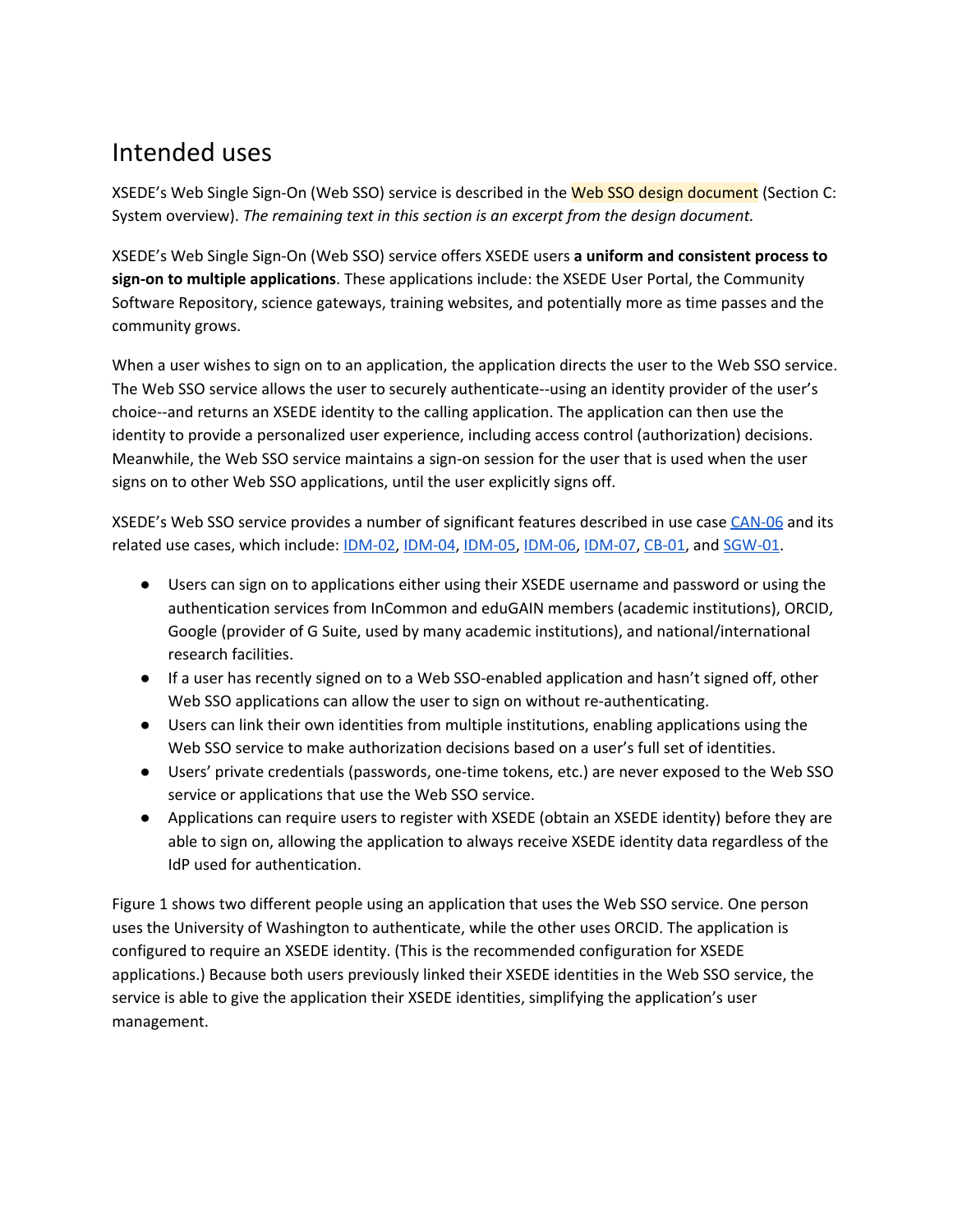

**Figure 1.** Overview of XSEDE's Web SSO service showing two users and one application.

Details of the application developer's experience and the application user's experience are described in the design document for the Web SSO service.

# <span id="page-2-0"></span>Service design

XSEDE's Web SSO design document provides a comprehensive design for the service. It provides the following design elements.

- Purpose and intended features, including:
	- intended interactions with applications
	- intended user sign-on experience
	- important security requirements and other constraints
- Implementation, including:
	- identity data returned by the service
	- relationship between the service and IdPs
	- supporting elements (e.g., documentation, technical support) included with the service

### <span id="page-2-1"></span>User and developer documentation

XSEDE's [documentation](https://software.xsede.org/development/xsede-web-sso/Web-SSO-for-Application-Developers.pdf) for application developers covers the following topics.

- Description of the Web SSO service (key features, behaviors)
- The "Login with XSEDE" interface element
- Application registration (how-to, important settings)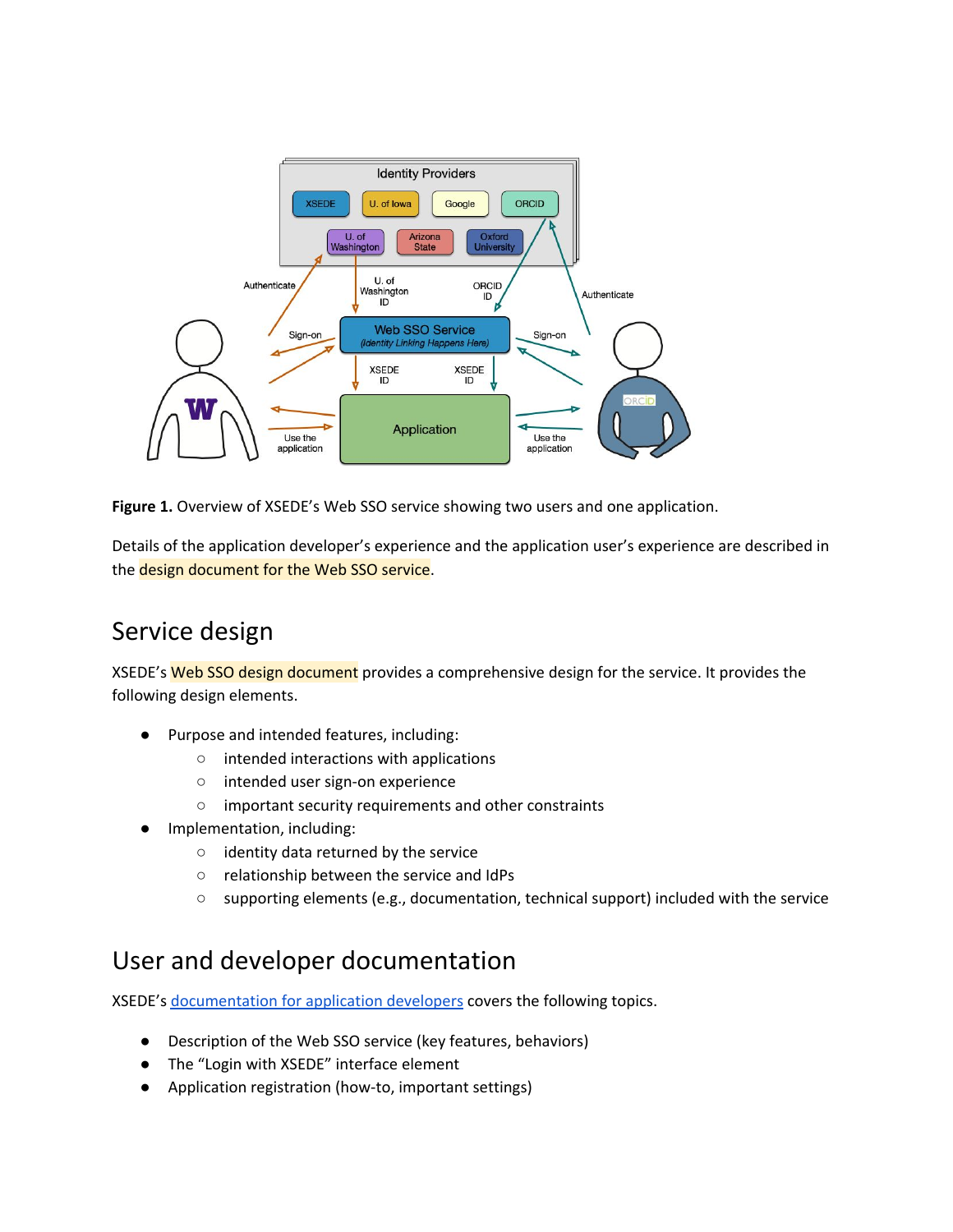- Guidelines for using XSEDE identity claims
- Notifying XSEDE support staff about new applications
- How to get technical support for the Web SSO service
- References to Globus Auth Developer's Guide and API Reference
- Reference to Globus Auth Python SDK
- Reference to Globus Auth developer tutorial materials

XSEDE's documentation for **application users** (not yet available) will appear on the XSEDE User Portal in a form suitable for reference in application documentation. It will cover the following topics.

- Recognizing the "Login with XSEDE" button
- Choosing an IdP
- How signing on (or off) affects other Web SSO applications
- How and why to link identities
- How to view your identity data and application permissions

The following Globus documents describe the Globus Auth service in detail.

- Globus Auth API [documents](https://docs.globus.org/api/auth/) (index page)
- Globus Auth API [Reference](https://docs.globus.org/api/auth/reference)
- Globus Auth [Specification](https://docs.globus.org/api/auth/specification)
- Globus Auth [Developer](https://docs.globus.org/api/auth/developer-guide) Guide

## <span id="page-3-0"></span>Developer tools

The Web SSO service provides a standard OpenID Connect 1.0 (OIDC) interface. OIDC builds on OAuth 2.0, so the Web SSO service also provides a standard OAuth 2.0 interface. This means that all existing open source and commercial OIDC clients, plug-ins, modules, and software development kits (SDKs)–and many OAuth 2.0 ones as well–should work with the Web SSO service with appropriate configuration settings. However, neither XSEDE nor Globus can verify the quality or guarantee the usability of software from other providers.

Globus provides the following downloadable software for use with Globus Auth. Support for each of these is available via the XSEDE Help Desk ([support@xsede.org](mailto:support@xsede.org)), provided by Globus team members who participate in the help desk activity.

- A [Python](http://globus.github.io/globus-sdk-python) SDK for Globus Auth that serves as an excellent starting point for application developers using Python.
- A collection of Jupyter [notebooks](https://github.com/globus/globus-jupyter-notebooks)--used frequently in tutorials--that demonstrate use of Globus Auth.
- A Python [command-line](https://docs.globus.org/cli/) interface (CLI) that includes basic Globus Auth features.

XSEDE provides the XSEDE Globus ID [Explorer](https://info.xsede.org/globus-id-explorer) application (see description below), which allows application developers and application users to view and manage their identity data and application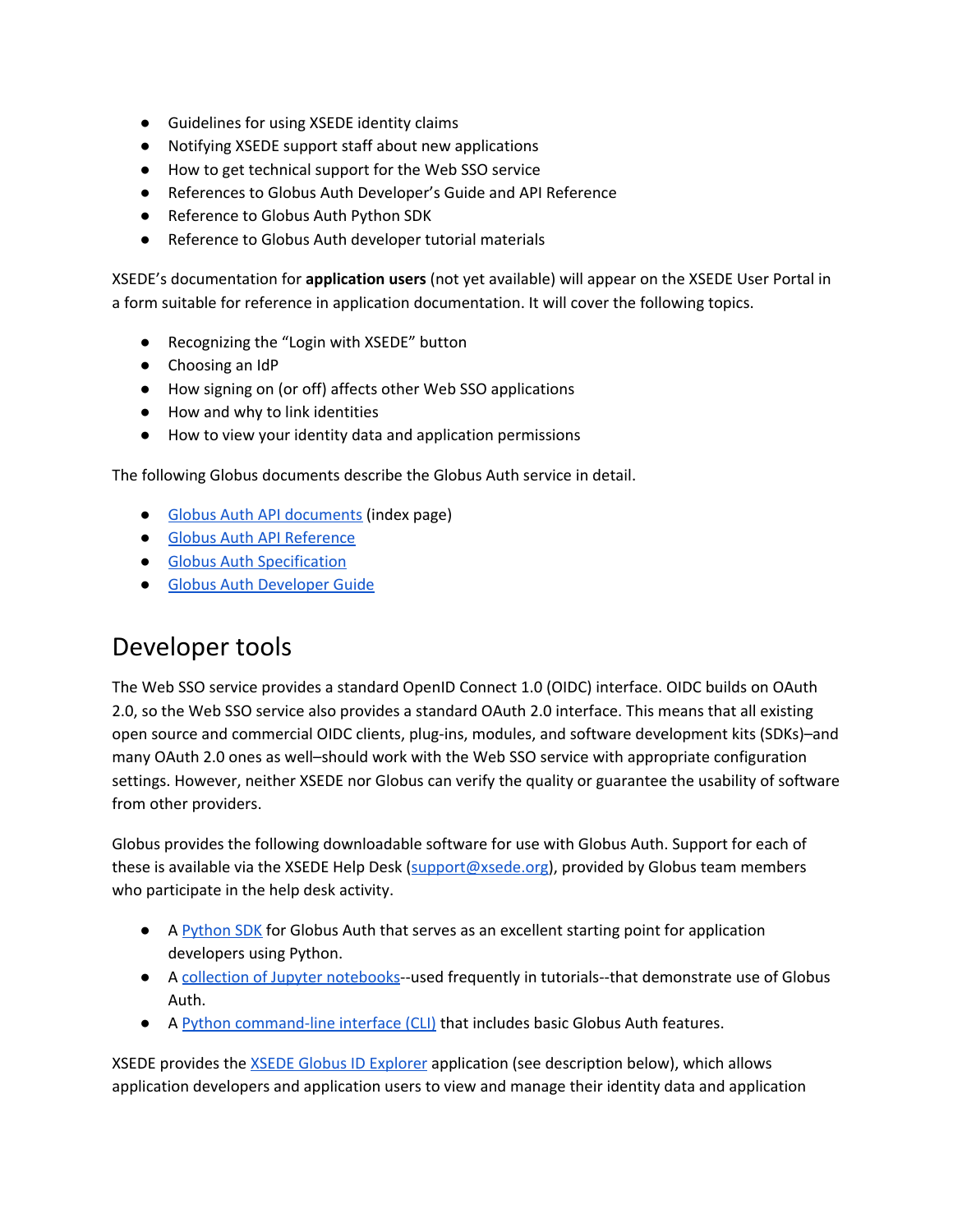permissions in the Web SSO service. Application developers can see the JSON data structures returned by specific interfaces. The source code for this [application](https://github.com/lliming/globus-id-explorer) provides good example code.

### <span id="page-4-0"></span>Support resources

In addition to the documentation and developer tools mentioned above, the following additional resources and services are available to support the Web SSO service.

### <span id="page-4-1"></span>XSEDE Help Desk

The Web SSO service is supported by Globus team members who participate in the XSEDE Help Desk [\(support@xsede.org\)](mailto:support@xsede.org). Application developers and application users who need help with the Web SSO service should send email to [support@xsede.org](mailto:support@xsede.org). Help Desk personnel should assign Web SSO tickets to the Globus members of the Help Desk team.

### <span id="page-4-2"></span>Integration tracking

XSEDE's XCI team maintains a set of [application](https://docs.google.com/document/d/1FqBjRvCkhtvWZ2ulRJJV-zN2VBwcC51DkEzNwKmbpr0/edit#heading=h.edgkh6vgbe8t) integration notes that describes how individual applications use the Web SSO service. These notes include the client interface used, configuration settings, and any identity mapping details. The purpose of these notes is to help Globus team members on the Help Desk debug Web SSO service issues with specific applications.

### <span id="page-4-3"></span>XSEDE Globus ID Explorer

XSEDE provides the XSEDE Globus ID [Explorer](https://info.xsede.org/globus-id-explorer) application, which allows XSEDE users to view and manage their identity data and application permissions in the Web SSO service.

#### <span id="page-4-4"></span>Preview environment

Globus provides a preview environment in which the next version of the Auth service is available for application testing. Application developers can register and test their applications in the preview environment the same as they do in the primary environment. The Globus Preview environment and instructions for its use are described at [https://docs.globus.org/how-to/preview/.](https://docs.globus.org/how-to/preview/)

### <span id="page-4-5"></span>Developer email list

Globus provides an email list for application developers: developer-discuss@globus.org. Significant changes to the Globus Auth service are announced ahead of time on this list. The list is also available for Q&A with the Globus team. The list's archive and instructions for joining the list are available at [https://www.globus.org/mailing-lists.](https://www.globus.org/mailing-lists)